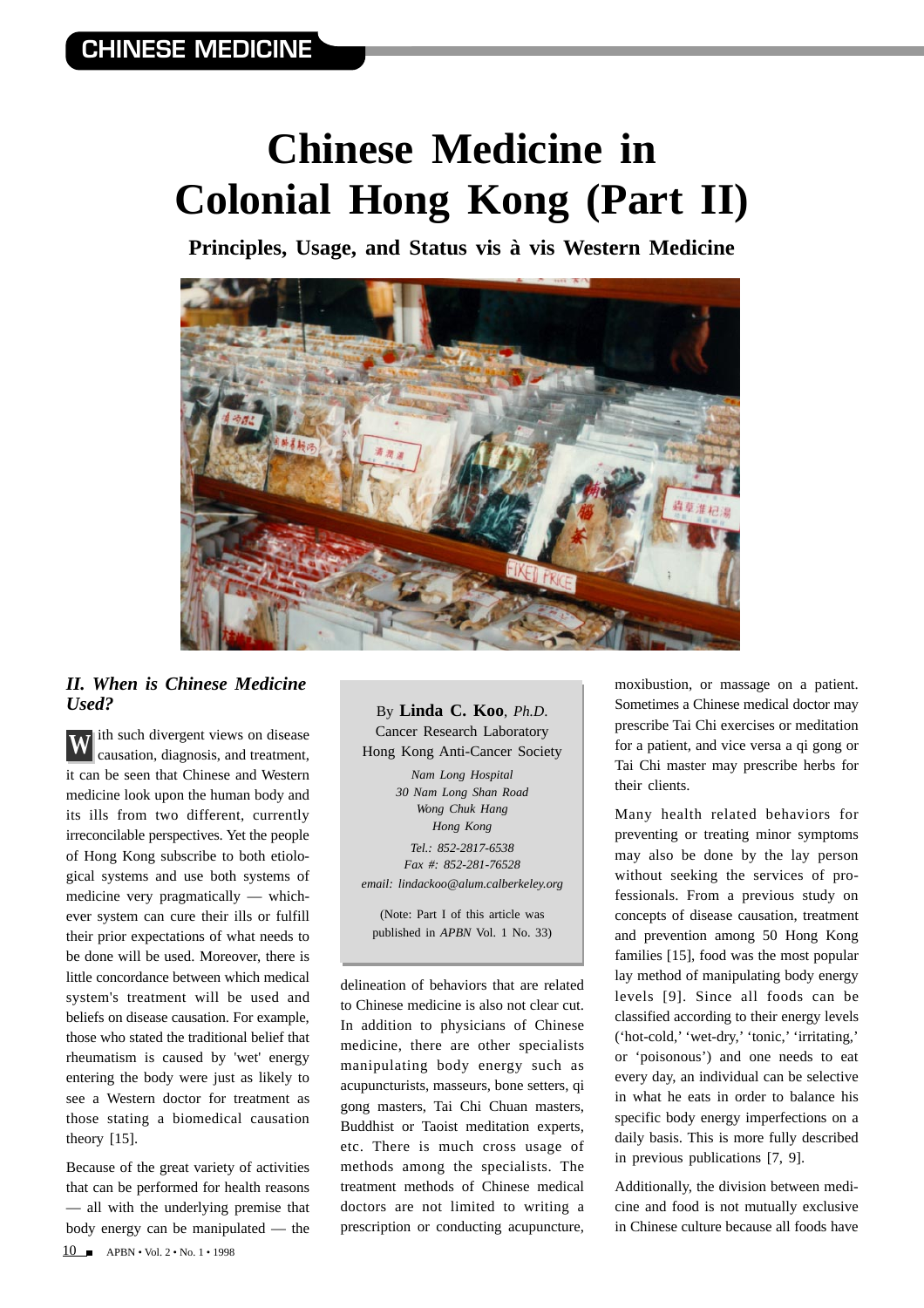energy characteristics. Consequently, any food can be purposely consumed because of its specific energy properties and therefore be used more as a medicine than simply as a food. Of course, there are some ingestants which are more clearly medicinal — e.g. some herbal and mineral compounds — and would not normally be consumed as food. On the other hand, foods with a more energy neutral characteristic — e.g. starches such as rice, flour, and beans — form the bulk of the average diet [7, p. 183]. This is probably not a coincidence since highly allergenic or stimulating foods, by definition, would be intolerable for many people and therefore could not be selected as a dietary staple.

With these caveats on defining Chinese medicine and its usage among the public, we shall now focus on describing what Chinese material medica and proprietary medicines are commonly used in Hong Kong and when Chinese doctors are consulted.

## **II.A Self medication consumption patterns**

Data on self-medication come from an interview study of 200 older Hong Kong Chinese women (mean age of 60.0 years and S.D. 9.6) who were interviewed as 'healthy' neighborhood controls in a 1981- 83 case control study of female lung cancer [16, 17]. Utilizing life-history techniques of interviewing, the women were asked to describe their family history, lifestyle, diet, occupation, medical problems, health status, etc. Each tape-recorded interview was conducted in the woman's home and usually lasted for 1.5 to 2 hours. Information from the tape-recorded interview was later transcribed onto data sheets for computer analysis.

Table 1 shows their frequency of consumption of some of the most popular Chinese medicines, most of which were used in self-medication. The women were specifically asked whether they used each of these medicines, and the frequency and duration of use. Many of the women were unable to specify their average monthly use because they said it was seasonal or **Table 1. Usage of Chinese medicines specifically asked of female informants in Hong Kong** (N=200, mean age=61, interviewed 1981–3)

|                             | Mean values*       |               |              |  |  |
|-----------------------------|--------------------|---------------|--------------|--|--|
|                             | <b>Among</b> users |               |              |  |  |
|                             | $%$ used           | # times/month | # Years      |  |  |
| I. Topical ointments        |                    |               |              |  |  |
| White Flower Oil            | 6% $(N=12)$        | $5(N=1)$      | 14 $(N=12)$  |  |  |
| Kwun Lung Oil               | 4% $(N=7)$         | $n.d. (N=0)$  | 18 $(N=7)$   |  |  |
| Tiger Balm                  | 4\% $(N=7)$        | $n.d. (N=0)$  | $24$ (N=7)   |  |  |
| Other traditional ointments | 4% $(N=7)$         | 13 $(N=3)$    | 11 $(N=7)$   |  |  |
| Used any of above           | 14% $(N=28)$       | 11 $(N=4)$    | $15$ (N=28)  |  |  |
| <b>II.</b> Inhalants        |                    |               |              |  |  |
| White Flower Oil            | 11% $(N=21)$       | 17 $(N=3)$    | 13 $(N=21)$  |  |  |
| Kwun Lung Oil               | $8\%$ (N=16)       | $3(N=1)$      | $17(N=16)$   |  |  |
| Tiger Balm                  | 6% $(N=11)$        | $n.d. (N=0)$  | $13(N=11)$   |  |  |
| Other traditional ointments | 4% ( $N=8$ )       | $n.d. (N=0)$  | $21 (N=8)$   |  |  |
| Used any of above           | 24% (N=48)         | 113 $(N=4)$   | 13 $(N=48)$  |  |  |
| <b>III.</b> Ingestants      |                    |               |              |  |  |
| A. Herbal tonics            |                    |               |              |  |  |
| Wai saan                    | 77% (N=154)        | $23 (N=154)$  | $15$ (N=144) |  |  |
| Gei jee 76%                 | $(N=151)$          | $20 (N=151)$  | $15(N=142)$  |  |  |
| Doeng gwai                  | 43\% $(N=85)$      | $14 \ (N=85)$ | 14 $(N=84)$  |  |  |
| Used any of above           | $84\%$ (N=168)     | $21 (N=168)$  | $15$ (N=162) |  |  |
| <b>B.</b> Propietary drugs  |                    |               |              |  |  |
| <b>Bak Foong Pills</b>      | 9% $(N=18)$        | n.d.          | n.d.         |  |  |
| Po Chai Pills               | 25%                | 6 times/yr    | 8            |  |  |
|                             | $(N=50)$           | $(N=50)$      | $(N=47)$     |  |  |
| C. Other tonics             |                    |               |              |  |  |
| Tonic wines                 | $11\%$ (N=21)      | $15 (N=21)$   | $19 (N=21)$  |  |  |
| <b>Vitamins</b>             | 12% $(N=23)$       | 40 $(N=23)$   | $5 (N=23)$   |  |  |
|                             |                    |               |              |  |  |

**\***Informants who did not answer were excluded from the analysis.

Many informants were unable to numerically specify monthly frequencies. n.d.=no data.

they would use it only when they felt ill, which was not regular. Hence there is missing data on the monthly frequencies. The medicines are classified by their method of use in this table: topical ointments, inhaled oils, and ingested tonics.

The most common topical and inhaled ointments were basically the same proprietary compounds, frequently containing menthol as an active ingredient. 'While Flower Oil' (白花油) was the most popular brand. All are easily purchased over the counter in Western and Chinese drug stores, with the most popular ones even available in supermarkets. It can be seen from Table 1 that

topical ointments were used by 14% of the women. Usually it is rubbed on the skin for insect bites, muscle aches, or other pains such as on the forehead for headaches. If a woman was a user, the frequency of usage was quite high — 11 times per month for 15 years. By comparison, the usage of the same oils and ointments as inhalants was even more popular, with 24% of the women reporting usage in this manner. This is probably because of the higher frequency of symptoms for which inhalants were used, i.e. usually it is rubbed or placed under the nose to treat nausea, nose blockage, headaches, and dizziness. Among users, their mean frequencies of usage were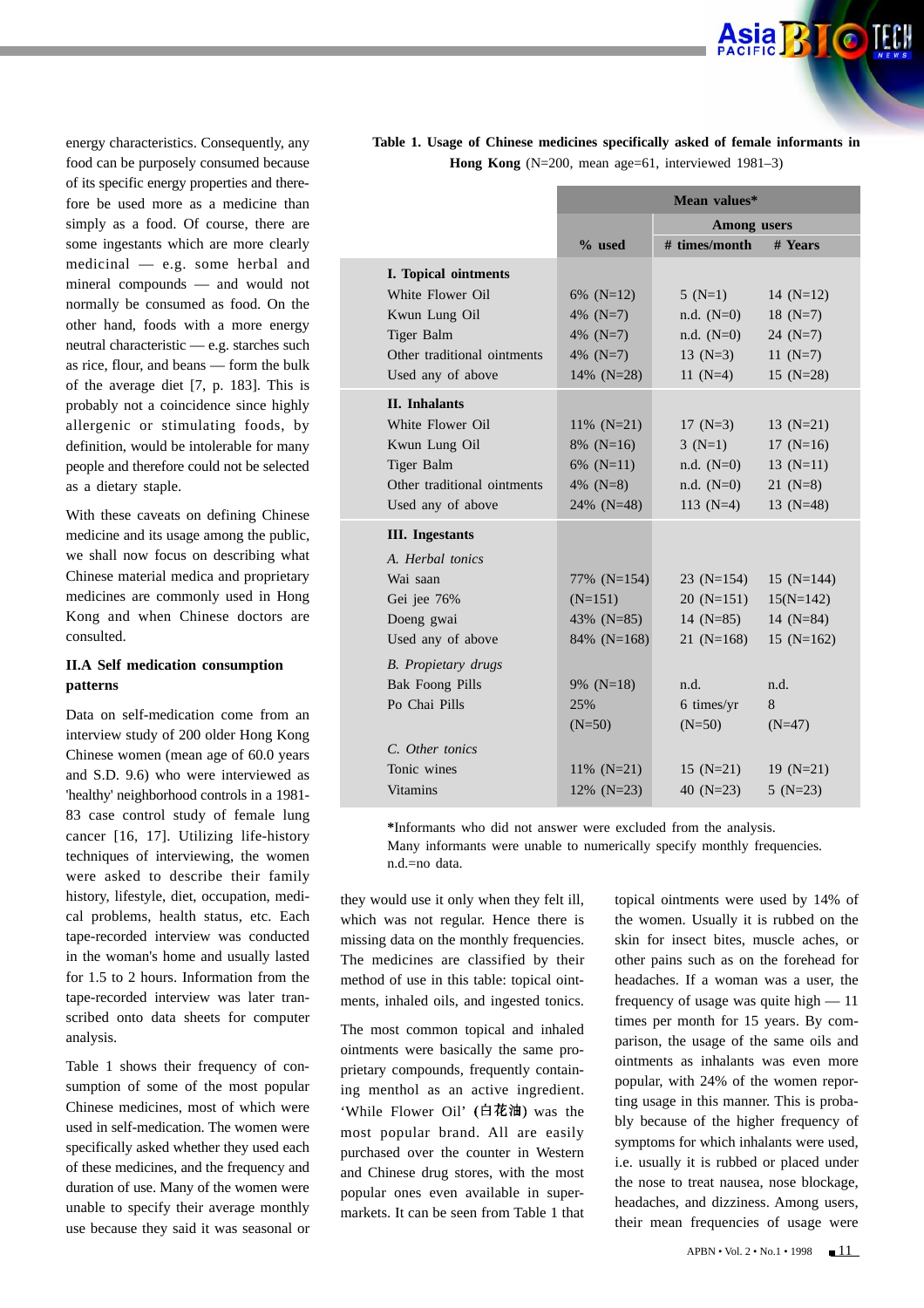similar to the topical users — 13 times per month for 13 years.

For the ingested tonics, wai saan (*Discorea japonica*) (淮山), gei jee  $(Lycium$  *chinense*) (枸杞), and doeng gwai (*Angelica sinesis*) were among the most common herbs consumed. More than 70% of the women reported consuming wai saan and gei jee, averaging 20–23 times a year for about 15 years. Both of these herbs, the former a root and the latter a dried berry, are frequently added to home cooked soup because they are general tonics that are nourishing for everyone. In the classic Pen Ts'ao pharmacopoeia, wai saan is described as having cooling and tonic properties which can "benefit the spirits, promote flesh, and, when taken habitually, brighten the intellect and prolong life," [18] whereas gei jee has the action of "tonic, cooling, constructive, prolonging life, improving the complexion, and brightening the eye" [18, p. 250].

Doeng gwai is a tonic herb especially taken by women for gynecological disorders, e.g. heavy and/or painful menstrual bleeding, tiredness after menstruation, and for post partum recovery [7, pp.156–162]. In the Pen Ts'ao, the herb doeng gwai is highly used in Chinese medicine, second only to licorice in its popularity in Chinese medicinal prescriptions [18, p. 133]. Its lay usage coincides with its description in Chinese medical texts. Therein, it is said to be good for gynecological complaints [19], has sedative and analgesic properties, can stimulate blood flow, and "is used as a standard tonic for adults, usually immersed in wine as a drink" [11, p. 218–219].

Among menstruating or perimenopausal Hong Kong women, doeng gwai and the proprietary drug Pak Foong Pills  $($ 白鳳丸 $)$  (which contains doeng gwai as well as other tonics such as ginseng and deer antler  $( sharp$  $)$  is commonly consumed after every menstrual period because of the belief that a tonic is needed to replenish the body energy stores that have been depleted due to the loss of menstrual blood, a material manifestation of life energy. Usually the root doeng gwai is prepared by steaming it with red dates or boiling with chicken, and the soup is drunk after the menses. The practice of eating it after each menstruation may also explain its mean consumption frequency of 14 times per year. Another proprietary drug commonly consumed in Hong Kong is Po Chai Pills  $($ 保濟丸), which 25% of the women said they used on average about 6 times a year. These pills, according to the package insert, contain some 15 different medicinal substances, and are said to be "good for fever, cold, diarrhea, vomiting, motion sickness, stomach disorder, overeating, intoxication, and gastrointestinal diseases." Since most of these symptoms are self-limiting, whether a patient takes Western or Chinese medicines for symp-



tomatic relief would probably make little difference to a patient's prognosis.

Tonic wines were also consumed by 11% of the Hong Kong women. This is usually a tincture where one or more tonic herbs and animal parts like doeng gwai, he shou wu (*Polygonum multiflorum*)  $(opli$ 首烏), ginseng, deer antler, tiger bones, etc., are soaked in wine. Many women reported that they particularly liked to drink tonic wines during the winter months to stimulate blood flow and keep warm. Among the drinkers, their mean consumption frequencies were 15 times per month, 1.3 taels per serving, for an average duration of 19 years.

The practice of drinking tonic wines seems to be more popular among older women, as another study conducted from 1993–94 by telephone interviews of 500 women with a mean age of 42 (SD=18) indicated that only 4 women (0.8%) consumed tonic wines. Further analyses indicated that the 4 tonic wine drinkers were all aged between 60 and 65 years of age (mean age 64), again confirming the propensity of older women to drink tonic wines. In fact, the alcohol drinking patterns among the two age cohorts were very different. Among the 200 older women, tonic wine was the most common type of alcoholic drink consumed, whereas among the younger cohort of 500 women, beer was most popular and drunk by 37 of the women (7.4%). Moreover, older women were more than twice as likely to be regular consumers of alcohol, i.e. drinking more than 1 drink a week (23%) than younger women (10%). What is also culturally interesting is that conceptually, the older women saw their drinking of tonic wines as a health promoting activity rather than as a 'recreational drug.'

Table 1 also includes the frequency of consumption of vitamins among the women. Although vitamins are a Western drug, they are conceptually perceived as a Western-made tonic [9]. Therefore, their usage arises from the traditional concept of increasing body energy, and it is interesting to note that 12% of the women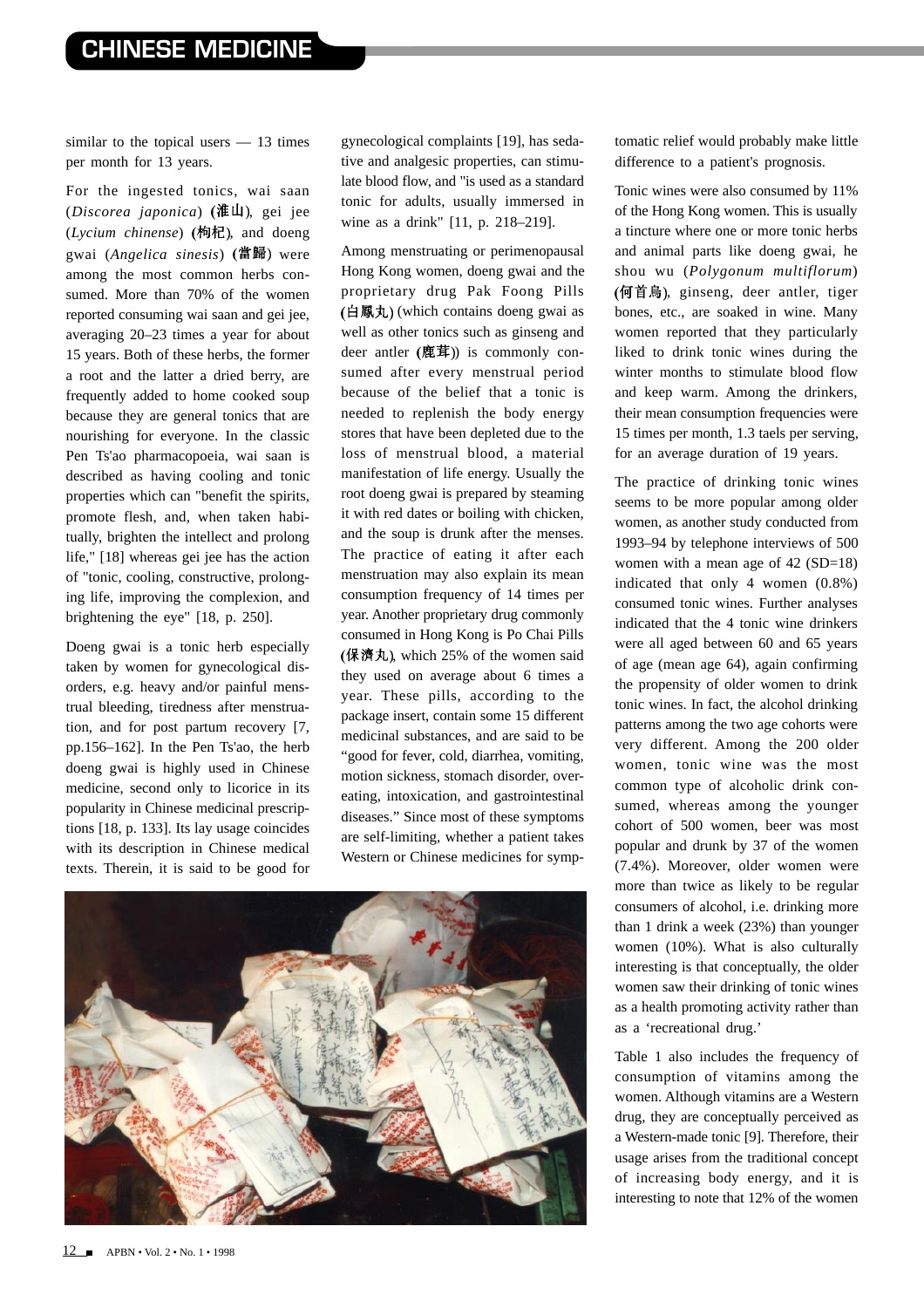**Table 2. Other ingested Chinese medicines independently stated by female informants in Hong Kong** (N=200, mean age=61, interviewed 1981–3)

| <b>Mean Values</b><br>$%$ used                                                   |       |
|----------------------------------------------------------------------------------|-------|
| A. Other tonics                                                                  |       |
| Pakkei                                                                           | 5%    |
| Chingpoleung herbs                                                               | 4%    |
| Fongdong, dongsum                                                                | 3%    |
| Meat, poultry                                                                    | 3%    |
| Wild animals                                                                     | 2%    |
| Ginseng                                                                          | 2%    |
| Chungtso                                                                         | 1%    |
| Animals living in water                                                          | 1%    |
| Others                                                                           | 9%    |
| Any of the above                                                                 | 22%   |
| (Among users, 36 times/yr & 8 yrs duration).                                     |       |
| <b>B.</b> Cooling herbs/foods                                                    |       |
| Ngfacha, huisupcha, mukminfa                                                     | 30%   |
| Chrysathemum                                                                     | 12%   |
| Hafootso                                                                         | 11%   |
| Kamngaifa                                                                        | 2%    |
| Yeemik                                                                           | 2%    |
| Chitsoyung                                                                       | 2%    |
| Yasaimei, wonglogug, maleiyu                                                     | $1\%$ |
| Tofukling, fotanmo                                                               | 1%    |
| Shuetyee, songyip                                                                | 1%    |
| Lukdao, hoidai, hoitso                                                           | 1%    |
| Chukche, wanling, pakshuet                                                       | 1%    |
| Eno salt                                                                         | 1%    |
| Others                                                                           | 9%    |
| Any of the above (Among users, mean values of 22 times/yr &<br>20 yrs duration). | 51%   |

were regular consumers of vitamins. Their shorter duration of consumption, i.e. for only 5 years, shows that this is a more recently adopted practice. Unlike the age differences in drinking tonic wines, our data from the younger cohort of 500 women indicated that 10% of the women were regular vitamin consumers, which is similar to its consumption frequency of 12 among the older women.

In our interview study of the 200 older women, we also had an open-ended question asking them what other tonics they frequently consumed. These are listed in Table 2. It is apparent that 22% of the

women specified other common tonics, and these ranged from specific herbal substances to animal products. Although the percentages are small, they give a relative ranking of common tonics that women were able to recall at the time of interview. Their relatively high frequency of consumption — i.e. about 3 times per month — also shows its importance since women need to spend a considerable amount of time to purchase, cook, and consume these special foods. The lower percentages in Table 2 relative to Table 1 also show how different methods of eliciting information may produce different results. If the list of tonics in

Table 2 had been specifically asked of all informants, the percentages reporting consumption would have been much higher.

Another class of herbs that is commonly consumed, probably encouraged by the hot sub-tropical climate of Hong Kong, takes the form of 'cooling' teas. Fifty one percent of the women were able to specify some type of herb that they frequently drank for 'cooling' purposes. According to the energy perspective of health, this means that they have too much 'hot' energy in their bodies and need to neutralize this excess. Although the specific percentage of each individual item is low, the richness of the responses in terms of listing specific herbs or combinations is remarkable. Moreover, the frequency and duration of consumption was relatively high among consumers — an average of drinking these teas 22 times per year for 20 years.

## **II.B Choice of Chinese or Western doctors**

In contrast to the high usage Chinese medicines and foods for self-medication, various surveys in Hong Kong have all shown that Western doctors are usually preferred when professional care is sought [e.g. 15, 20–22]. The survey with the largest sample size of respondents was conducted by the Hong Kong government in 1992 as part of the General Household Survey organized by the Census and Statistics Department. Table 3 shows the results of the survey, where 23 183 persons were interviewed in 6612 homes. Each person was asked about their consultation of Western or Chinese doctors (excluding dentists) in the 14 days prior to interview. Western doctors in private practice made up some 68% of the total consultations, usage of government out-patient clinics made up another 20%, and consultations with Chinese doctors only made up 8.6% of the consultations [23]. In this survey, the government defined Chinese doctors as herbalists, acupuncturists, and bonesetters. We must clarify, however, the misconception inherent in calling Chinese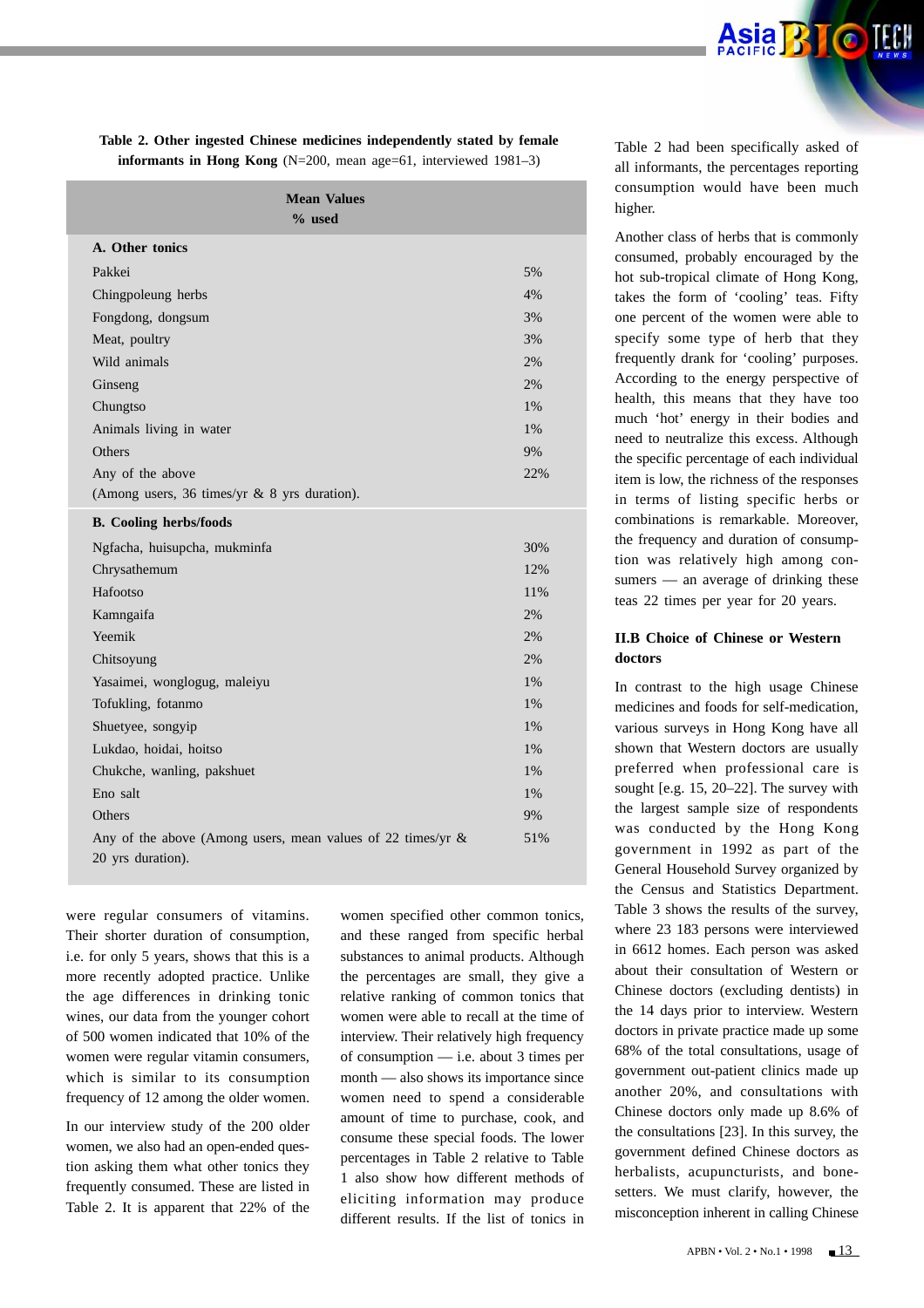**Table 3. Type of doctor consulted for out-patient care in Hong Kong**

| $%$ of consultations*                    |       |  |  |  |  |
|------------------------------------------|-------|--|--|--|--|
| Western medicine:                        |       |  |  |  |  |
| Private practice                         | 68.0% |  |  |  |  |
| Government clinics & depts.              | 20.3% |  |  |  |  |
|                                          |       |  |  |  |  |
| <b>Chinese medicine:</b>                 |       |  |  |  |  |
| Herbalists, acupuncturists, bone setters | 8.6%  |  |  |  |  |
|                                          |       |  |  |  |  |
| Others:                                  |       |  |  |  |  |
| Chiropractors, homeopaths, etc.          | 3.1%  |  |  |  |  |

**\***Based on total # of consultations (maximum=3/interviewee) in the 14 days prior to interview.

Source: General Household Survey conducted by the Census & Statistics Dept. of 23,183 persons in 6.612 households from Aug-Sept 1992.

doctors 'herbalists' because the Chinese pharmacopoeia includes flora, fauna, and mineral products, and all are utilized in Chinese medicinal prescriptions [19].

The government survey also provided a breakdown by demographic characteristics of the kinds of persons consulting Chinese or Western doctors. This is shown in Table 4. It is apparent from these statistics that consultation patterns for Chinese or Western doctors differ according to the age, income, and occupation of the patient.

From the rate of consultation among each age group, the frequency rates for Western doctors form a 'U' curve, whereas for Chinese doctors it directly increases with age. This means that for Western medicine, the very young and the very old are the highest consumers, while for Chinese medicine, the elderly are the highest users. However, the absolute rate of consultation of Western vs. Chinese medicine shows that within each age group, Western doctors were consulted 10 to 84 times more than Chinese doctors. The difference in absolute values was highest among the very young, i.e. 84 times higher among the 0–4 age group, and 50 times higher among the 5–14 age group.

These age-specific consultation rates support the findings of our previous interview study of 50 households in 1981, where informants were asked how they would treat 60 different health problems [9, 15]. For diseases of childhood, e.g.

measles, polio, diarrhea, fever, etc. Western doctors were preferred when professional help was sought. There was general recognition by the public that Western medicine was effective in treating and preventing infectious diseases by the use of antibiotics and immunizations. For mechanical problems, surgery was also widely accepted as an effective Western medical treatment.

On the other hand, the chronic degenerative symptoms of older adults were believed to be less effectively cured by Western medicine. Frequently, both systems of medicine would be used for these latter symptoms like arthritis, diabetes, and hypertension. Usually this would mean that Western maintenance drugs would be

taken, e.g. non-steroidal anti-inflammatory drugs and anti-hypertensives for arthritis and hypertension respectively, but Chinese medicines and foods would also be consumed concurrently to cope with the side effects of the drugs or to supplement the body so that it was better able to cope with the disease. For example, many of the diurectic hypertensive drugs act on the kidneys. In Chinese medical theory, these drugs may overwork or weaken the kidneys, and therefore kidney tonics may be consumed to compensate for this energy depletion. It is also noteworthy than in Chinese etiology, sexual performance is associated with kidney energy [11, p. 60] and the frequent complaint of impotence among hypertensives taking diuretics is an interesting side effect supporting Chinese medical observations.

In terms of personal monthly income, there was no clear trend of monthly income and usage of Western medicine from the rates per 1000 population in each income bracket in Table 4. However, the column percentage data showing the proportional distribution among the total number of consultations, indicate that those with lower incomes formed most of the Western doctors' patients. By contrast, for Chinese medicine, persons with higher personal incomes (especially more than HK\$20 000 per month in 1992) were more likely to consult a Chinese doctor.

Although no data on education were

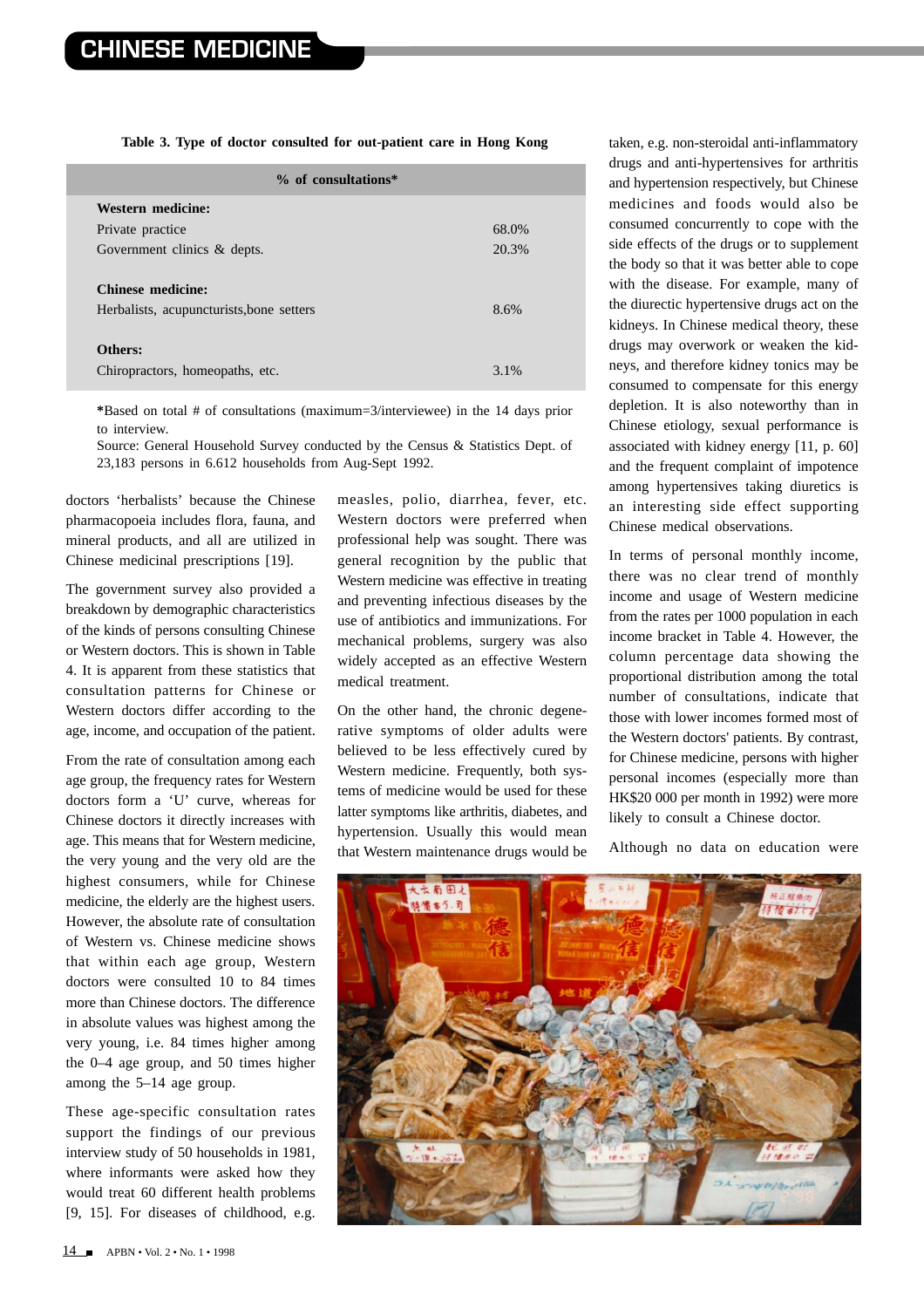published from this survey, the information on occupation can be taken as an indirect indicator of education. From Table 4 it can be noted that semi- and less skilled laborers and retirees were more likely to consult Western doctors. By comparison, skilled workers, the unemployed, clerks, professionals, service workers, and managers/administrators were the least likely to do so. When these results are combined with the findings on income and Western doctor consultation practices, a pattern emerged that the lower incomed, less skilled, and lower educated persons were more likely to consult Western doctors than those who were wealthier, higher skilled, and more educated.

A number of possible explanations for these results are: the poorer are sicker and therefore need to see Western doctors more often, the kinds of diseases that the poor have are more amenable to treatment by Western medicine, the less skilled are in jobs where they need a sick leave certificate for minor ailments like colds and flus (which form some 42–62% of the patients seen in Western medicine clinics [24]), and/or the less educated have more faith in Western medicine. The real reasons are probably a combination of these factors for each individual case.

The preference for using Chinese medicine by occupation of the subject indicated that homemakers (mostly housewives) were the most likely to consult Chinese doctors, followed by the unemployed, retirees, and professionals. Service workers and students were the least likely to see Chinese doctors. Since Chinese medicine is seen to be especially beneficial for gynecological disorders, this may explain the high consultation rate among housewives. Chinese medicine's treatment methods for chronic degenerative diseases among the elderly, as discussed above, may also explain the high usage among older retired persons and lack of usage among the students and service workers who are generally younger.

What is perhaps more remarkable is the relatively high Chinese doctor consultation rate among professionals, also reinforced

|                                | <b>Western Doctor</b>   |        | <b>Chinese Doctor</b>   |        |
|--------------------------------|-------------------------|--------|-------------------------|--------|
|                                | Rate/1000 pop. Column % |        | Rate/1000 pop. Column % |        |
| Age                            |                         |        |                         |        |
| $0 - 4$                        | 200.8                   | 11.4%  | 2.4                     | 2.0%   |
| $5 - 14$                       | 105.1                   | 15.4%  | 2.1                     | 4.6%   |
|                                |                         |        | 4.6                     |        |
| $15 - 24$                      | 58.5                    | 9.1%   |                         | 10.6%  |
| $25 - 44$                      | 75.8                    | 29.0%  | 7.6                     | 43.0%  |
| $45 - 64$                      | 107.7                   | 20.9%  | 8.5                     | 24.5%  |
| $65+$                          | 142.5                   | 14.2%  | 10.3                    | 15.2%  |
| All                            | 96.6                    | 100.0% | 6.5                     | 100.0% |
| <b>Personal monthly income</b> |                         |        |                         |        |
| 4,000 HK\$                     | 84.2                    | 13.0%  | 5.6                     | 11.9%  |
| 4,000-5,999                    | 65.0                    | 22.0%  | 5.1                     | 23.7%  |
| 6,000-7,999                    | 66.0                    | 24.9%  | 4.6                     | 23.7%  |
| 8,000-9,999                    | 72.2                    | 13.5%  | 5.9                     | 15.3%  |
| 10,000-14,999                  | 90.6                    | 14.7%  | 5.3                     | 11.9%  |
| 15,000-19,999                  | 71.3                    | 4.3%   | 2.0                     | 1.7%   |
| $20,000$ and over              | 90.4                    | 7.5%   | 10.4                    | 11.9%  |
| All                            | 73.3                    | 100.0% | 5.3                     | 100.0% |
| Occupation                     |                         |        |                         |        |
| Managers & administrators      | 80.0                    | 3.4%   | 5.2                     | 3.3%   |
| Professionals                  | 73.6                    | 5.4%   | 8.5                     | 9.3%   |
| Clerks                         | 73.3                    | 6.5%   | 6.1                     | 7.9%   |
| Service & shop sales           | 75.6                    | 5.5%   | 1.2                     | 1.4%   |
| Skilled workers                | 63.4                    | 8.2%   | 5.5                     | 10.6%  |
| Semi & less skilled workers    | 159.5                   | 7.3%   | 5.2                     | 6.6%   |
| Unemployed                     | 67.4                    | 0.6%   | 10.4                    | 1.4%   |
| <b>Students</b>                | 101.3                   | 23.7%  | 2.9                     | 9.8%   |
| Home-makers                    | 113.5                   | 16.8%  | 13.9                    | 30.6%  |
| Retired, others                | 151.7                   | 22.6%  | 8.7                     | 19.1%  |
| All                            | 544.1                   | 100.0% | 36.6                    | 100.0% |
|                                |                         |        |                         |        |

**Table 4. Demographic characteristics of patients who consult Western vs. Chinese doctors in Hong Kong, 1992**

Source: General Household Survey conducted by the Census & Statistics Dept. of 23,183 persons in 6,612 households from Aug–Sept 1992.

by the income data where the highest income groups had the highest consultation rates. It is possible that professionals are consulting Chinese doctors to alleviate their symptoms of high stress from their jobs (migraine headaches, fatigue, backaches, etc.). They may be disillusioned with the limited treatment methods of Western medicine, or may have suffered serious side effects from Western medicine. Since they are among the most highly educated among the occupational groups, and since most of this education

was in Western science and methods, this indicates that their selective use of Chinese doctors is not due to relative ignorance of Western science.

From these various surveys, it becomes apparent that preference for Chinese or Western doctors is dependent on the type of illness experienced and what people believe each system of medicine can do for them. Personal factors such as age, education, and occupation are only indirect indicators of personal beliefs about etiology and possibilities of treatment/cure